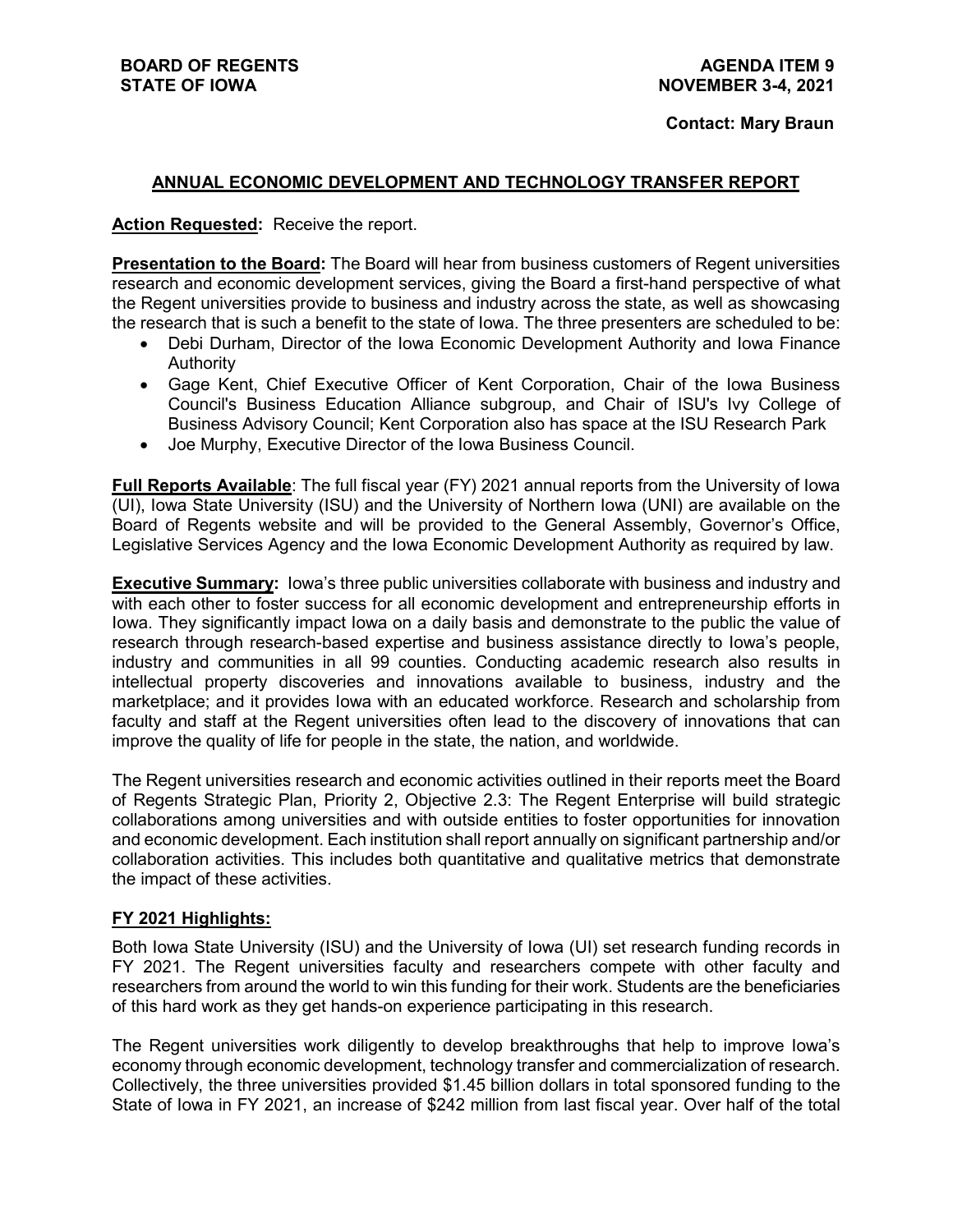(\$790.3 million) comes from competitive federal grants and awards. This sponsored funding includes federal Higher Education Emergency Relief Fund (COVID Relief) funding.

The Regent universities provide assistance to Iowa businesses and start-up companies across Iowa. The numbers fluctuate on an annual basis, but generally reflect an upward trend over several years. In FY 2021, there were nearly 4,500 employees in the 185 companies located in the university research parks and incubators, 96 license and option agreements on institutional intellectual property were executed and 158 patents were awarded. These numbers only tell part of the story. First, the value added by providing assistance to licensees and startup companies as they take these (usually) early stage research ideas and turn them into revenue is not reflected. In addition, information on revenue from licensed patents is only collected during the patent term, which results in an underreporting of revenue generated from products that contain university technology. Nonetheless, these statistics reflect excellent performance when compared to similar institutions and reflect the economic value the Iowa Regent universities provide to the State of Iowa.

The below charts show the combined statistics for the three universities over the past five fiscal years. See the chart at end of the docket item for the details from each university.

| <b>Licenses, Intellectual Property and Patents</b>                                       | <b>FY</b><br>2017 | FY<br>2018 | <b>FY</b><br>2019 | <b>FY</b><br>2020 | <b>FY</b><br>2021 |
|------------------------------------------------------------------------------------------|-------------------|------------|-------------------|-------------------|-------------------|
| Patent applications filed                                                                | 305               | 299        | 260               | 250               | 239               |
| Patents awarded                                                                          | 59                | 117        | 88                | 176               | 158               |
| Disclosures of intellectual property                                                     | 234               | 299        | 259               | 237               | 256               |
| Total license and option agreements executed<br>on institutional intellectual property   | 145               | 104        | 96                | 85                | 96                |
| License and option agreements executed on<br>institutional intellectual property in lowa | 59                | 32         | 38                | 34                | 30                |
| License and option agreements yielding income                                            | 330               | 322        | 292               | 260               | 217               |
| Revenue to lowa companies as a result of<br>licensed technology                          | \$14.1 M          | \$41.7 M   | \$13 M            | \$10.3 M          | \$6.9 M           |
| Royalties and license fee income                                                         | \$5 M             | \$6.2 M    | \$4.6 M           | \$4.6 M           | \$4.8 M           |

| <b>Companies</b>                                                 | FY<br>2017 | <b>FY</b><br>2018 | <b>FY</b><br>2019 | <b>FY</b><br>2020 | <b>FY</b><br>2021 |
|------------------------------------------------------------------|------------|-------------------|-------------------|-------------------|-------------------|
| Total startup companies formed through<br>licensing activities   | 29         | 7                 | 10                |                   | 15                |
| Startup companies formed in lowa through<br>licensing activities | 21         | 5                 | 9                 | 5                 | 12                |
| Startup companies formed through UNI<br>assistance               | 134        | 96                | 94                | 99                | 107               |
| Companies in research parks and incubators                       | 185        | 179               | 189               | 191               | 185               |
| New companies in research parks and<br>incubators                | 66         | 60                | 168               | 72                | 55                |
| Employees in companies in research parks and<br>incubators       | 3,493      | 3,673             | 4,766             | 4,596             | 4,460             |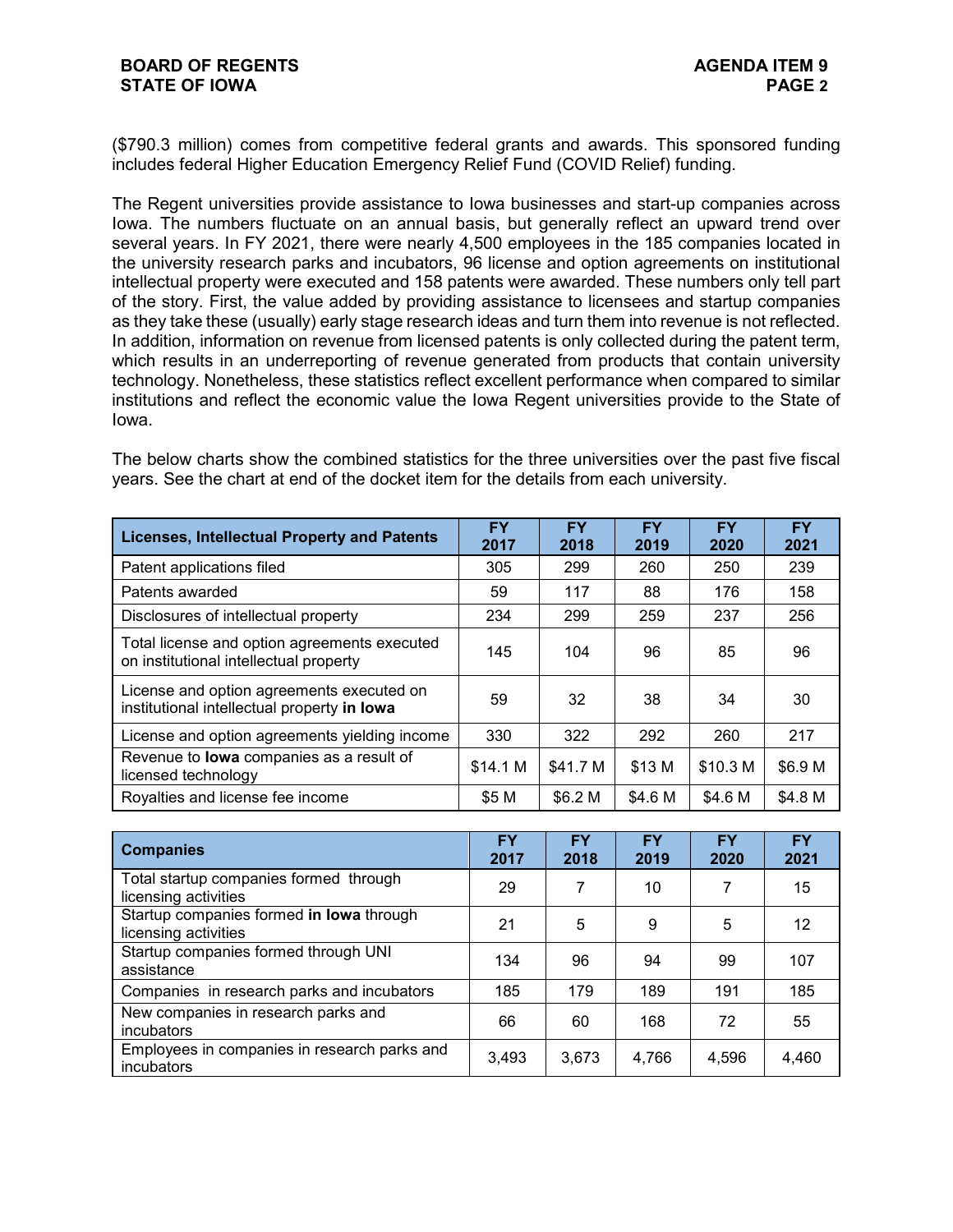| <b>Income and Funding</b>                   | FY 2017     | <b>FY 2018</b> | FY 2019     | <b>FY 2020</b> | <b>FY 2021</b> |
|---------------------------------------------|-------------|----------------|-------------|----------------|----------------|
| Total sponsored funding                     | \$1,099.1 M | \$1,102.7 M    | \$1,098.5 M | \$1,2078 M     | \$1,4495 M*    |
| Sponsored funding from federal<br>grants    | \$465.6 M   | \$518.2 M      | \$540.4 M   | \$648.3 M      | \$790.3 M*     |
| <b>Total Corporate-sponsored</b><br>funding | \$145.7 M   | \$143.7 M      | \$135.3 M   | \$143.3 M      | \$159.8 M      |
| Corporate-sponsored funding<br>in Iowa      | \$25.7 M    | \$23.1 M       | \$32.2 M    | \$21.6 M       | \$20.59 M      |

\*FY 2021 sponsored funding includes federal Higher Education Emergency Relief Fund (COVID Relief) funding

Externally sponsored projects supplement the instruction, research, scholarship and public services provided by the Regent universities. These funds do not supplant general fund dollars. This is true for all external funding (federal or non-federal) because it is required by federal regulation that external funds shall supplement and not supplant state dollars.

State Appropriations. Stable and increasing state dollars allow for the Regent universities to expand and grow Iowa's economy by using federal dollars to pay for programs and research that the Regent universities could not otherwise implement. In many cases sponsored projects, including many federally sourced projects, require cost share (match) funds so that the sponsor and the university have a financial stake in the project. In order to provide cost share some state dollars are used and in doing so the Regent universities are able to make every state dollar have twice, and sometimes more, of an impact on the university's instruction, research and public service.

Additionally, federal agencies will only invest in institutions that are financially healthy, compliant with federal regulations that have cutting edge technology and instrumentation, robust public service portfolios, and that have top-tier scholars and researchers. State funding supplies these resources, allowing the Regent universities to attract federal and non-federal funds so that every state dollar invested in the Regent universities has double or more of an impact on Iowa's communities and economy.

For FY 2021, the Iowa General Assembly appropriated nearly \$10.2 million in total funding for economic development, technology transfer and commercialization of research to the three Regent universities, which is a slight decrease from FY 2020. The two state general fund appropriations for FY 2021, totaling nearly \$1.5 million, are divided as follows:

- Nearly \$1.1 million to ISU and UI for the biosciences innovation program; the Board had requested \$4.0 million. The funding is divided \$813,286 to ISU and \$271,095 to UI. The funding continues the four bioscience platforms identified in the TEConomy report where Iowa has the greatest likelihood of achieving a differentiated leadership position to grow and diversify the state's economy: biobased chemicals, precision and digital agriculture, vaccines and immunotherapeutics, and medical devices. The funding will facilitate technology transfer, incubate start-ups and accelerate technology transfer, attract external funding and provide innovation ecosystem services, and develop a skilled workforce.
- \$394,321 to UNI for the expansion of the Metal Casting Center's additive manufacturing capabilities related to investment castings technology and industry support. This was funded at \$400,000 in FY 2020.

The remaining \$8.7 million allocated to the Regent universities, from the Skilled Worker and Job Creation Fund (SWJCF), has not changed since creation of the fund in FY 2014: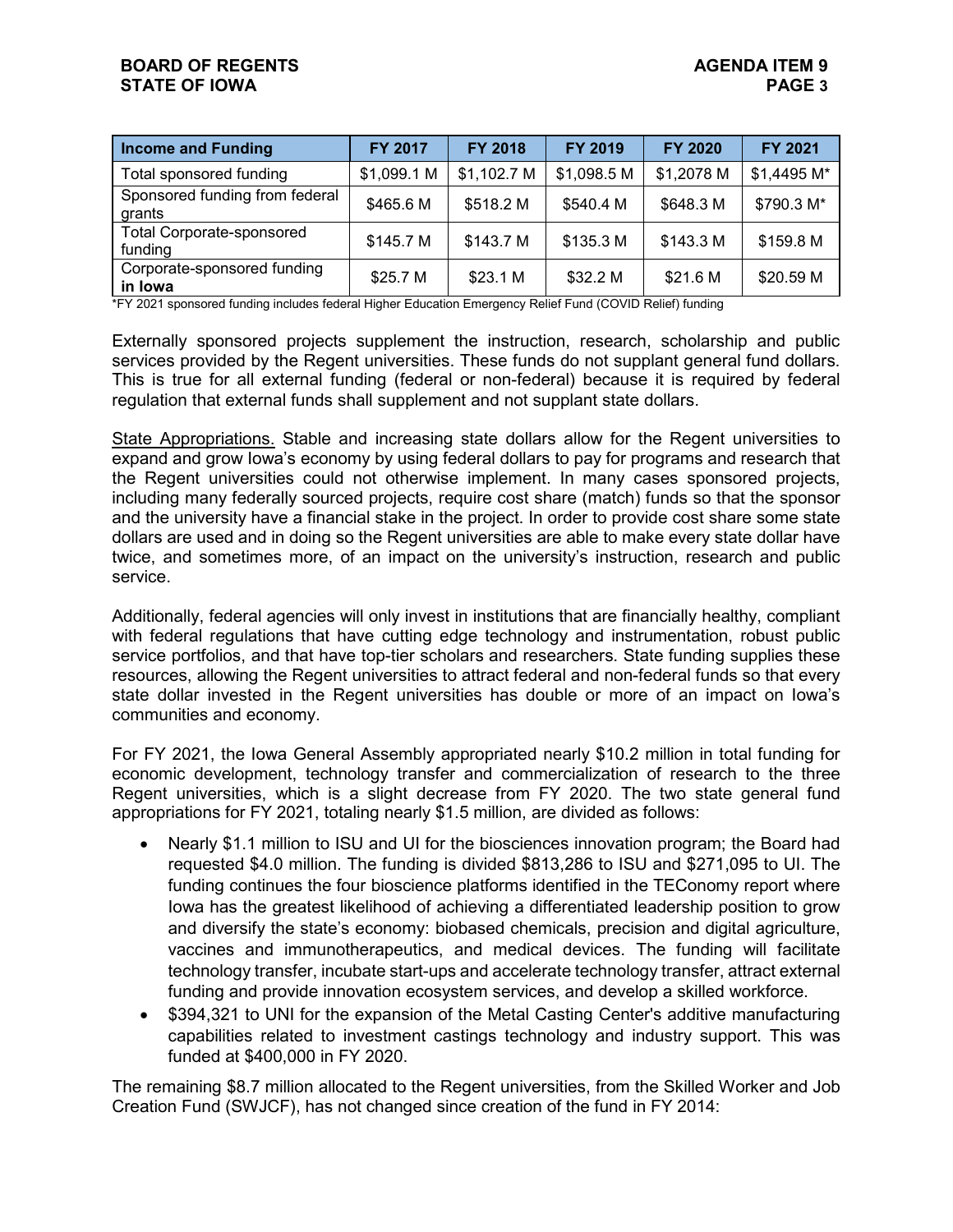- \$3 million to the Regents Innovation Fund, which is used in the areas related to technology commercialization, marketing, entrepreneurship, business growth, and infrastructure projects and programs needed to assist in implantation of activities under Iowa Code chapter 262B (Commercialization of Research). The Regent universities invest the funds received from the legislature in opportunities that yield successful startups, innovative business assistance, and critical research leading to commercialization. The universities are required to match the funding on a one-to-one basis from non-state resources. Research grants, private investors or companies interested in a project, and other university funds are often used as match dollars. The legislation divides the funding: 35% to UI, 35% to ISU, and 30% to UNI.
- \$2 million to UI for implementing the entrepreneurship and economic growth initiative. The appropriation is used to expand public/private partnerships and programing through the Pappajohn Entrepreneurial Center.
- \$209,000 to UI for the UI Research Park, Technology Innovation Center and UI Pharmaceuticals (formerly Advanced Drug Development program). UI must direct expenditures for research toward projects that will provide economic stimulus for Iowa and emphasize providing services to Iowa-based companies.
- \$2.4 million to ISU for small business development centers, the ISU Research Park and the Center for Industrial Research and Service. At least \$735,728 must be allocated for purposes of funding small business development centers. ISU is to direct expenditures for research toward projects that will provide economic stimulus for Iowa and emphasize providing services to Iowa-based companies. The industrial incentive program must focus on Iowa industrial sectors and seek contributions and in-kind donations from businesses, industrial foundations, and trade associations, and that moneys for the Center for Industrial Research and Service industrial incentive program can only be allocated for projects which are matched by private sector moneys for directed contract research or for nondirected research. The match required of small businesses for directed contract research or for nondirected research shall be \$1 for each \$3 of state funds. The match required for other businesses for directed contract research or for nondirected research shall be \$1 for each \$1 of state funds. The match required of industrial foundations or trade associations shall be \$1 for each \$1 of state funds.
- \$1.07 million to UNI for the Metal Casting Center, the MyEntreNet internet application, and the Institute for Decision Making. UNI must allocate at least \$617,638 for purposes of support of entrepreneurs through the university's Center for Business Growth and Innovation and Advance Iowa program. UNI must direct expenditures for research toward projects that will provide economic stimulus for Iowa and emphasize providing services to Iowa-based companies.

# **FY 2021 University Report's Highlights**

**University of Iowa:** The UI annual economic development and technology transfer report provides a description and activities for their programs and centers in FY 2021. UI secured its highest-ever level of external funding for research, scholarship, and creative activities in FY 2021 – including research contributing to the development of effective COVID-19 vaccines and treatments. The increase includes some federal relief and stimulus funding, a portion of which supported COVID-19 research.

UI noted that the record funding is a testament to the commitment and innovation of the university's faculty and staff. The funding not only supports research directly but also expands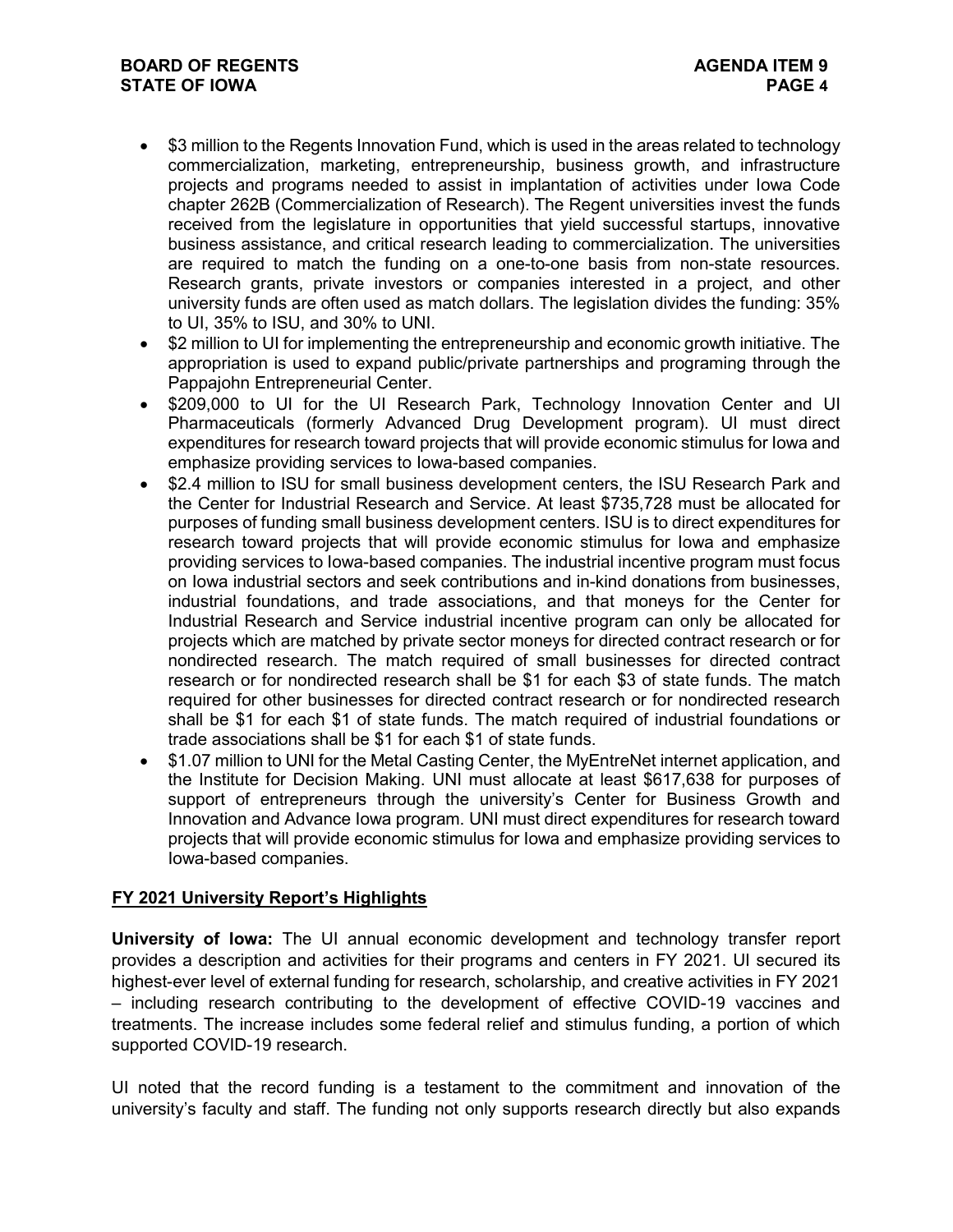resources available to researchers and scholars and allows the university to leverage its expertise to help Iowa communities. Much of the COVID-19-related research that was funded early in the pandemic, including clinical trials in the UI Roy J. and Lucille A. Carver College of Medicine with Pfizer, Inc. and BioNTech SE to study the effectiveness of messenger ribonucleic acid (mRNA) vaccines, received additional support in FY2021 to continue that work. But additional projects targeting the deadly virus behind COVID-19 – along with research into a wide range of important areas across the disciplines–also were greenlighted last year.

The University of Iowa ranks as one of the top-200 overall universities in the world and remains ranked by Reuters as one of the top-100 most innovative universities in the world. These recognitions are indicative of the quantity and quality of the research and educational experiences supported daily at the University of Iowa. These activities subsequently translate into positive impact on the economy of Iowa. The university's existing strategic plan calls to "Support the translation of intellectual work into applications to enhance economic development." This strategy will be implemented through:

- Creating increased opportunities for entrepreneurial education, new venture creation, technology transfer, with a specific focus in medtech and edtech innovation, and
- Connecting faculty, staff, and students to organizations and subject matter experts to solve unmet needs in social, health, technical, and business problems

Their annual report provides accomplishments from the eight economic development initiatives:

- 1. Protostudios, a state-of-the-art, rapid-prototyping facility that works with UI researchers, researchers from other Iowa universities and healthcare institutions and community members to develop fully functional prototypes of product ideas, allowing innovators to test, redesign and determine manufacturing paths and demonstrate usability to investors. Protostudios primary focus is on biomedical and electronics prototyping with access to 3D printers (plastics, metals, ceramics) milling, laser/wet jet cutter, printed circuit board fabrication, and consulting from on-staff industrial designers and engineers. Anatomical modeling of human organs prior to complex surgeries is developing into a key value add of Protostudios.
- 2. UI Research Park leases building sites and space to growing technology companies that require sustained research relationships with the university. The park is home to a worldclass business incubator program that has nurtured over 100 UI start-ups and other new ventures since its founding. Incubator tenant companies can draw on both the research and business resources of the university, including access to UI libraries, hazardous waste management services, support for SBIR/STTR grants (Small Business Innovation Research/Small Business Technology Transfer federal grants), educational seminars, networking opportunities, and shipping/package handling.
- 3. Translational Research Incubator serves as the wet-lab counterpart to Protostudio's drylab program. The TRI space, located in the Medical Laboratories building on the university's campus is a complement to the UI Research Park as it can house up to four early-stage research-based biomedical or life science companies focused on commercializing technology developed at the University of Iowa.
- 4. UI Research Foundation works in conjunction with faculty and staff researchers to transfer their research from the lab to the global marketplace. UIRF assists researchers in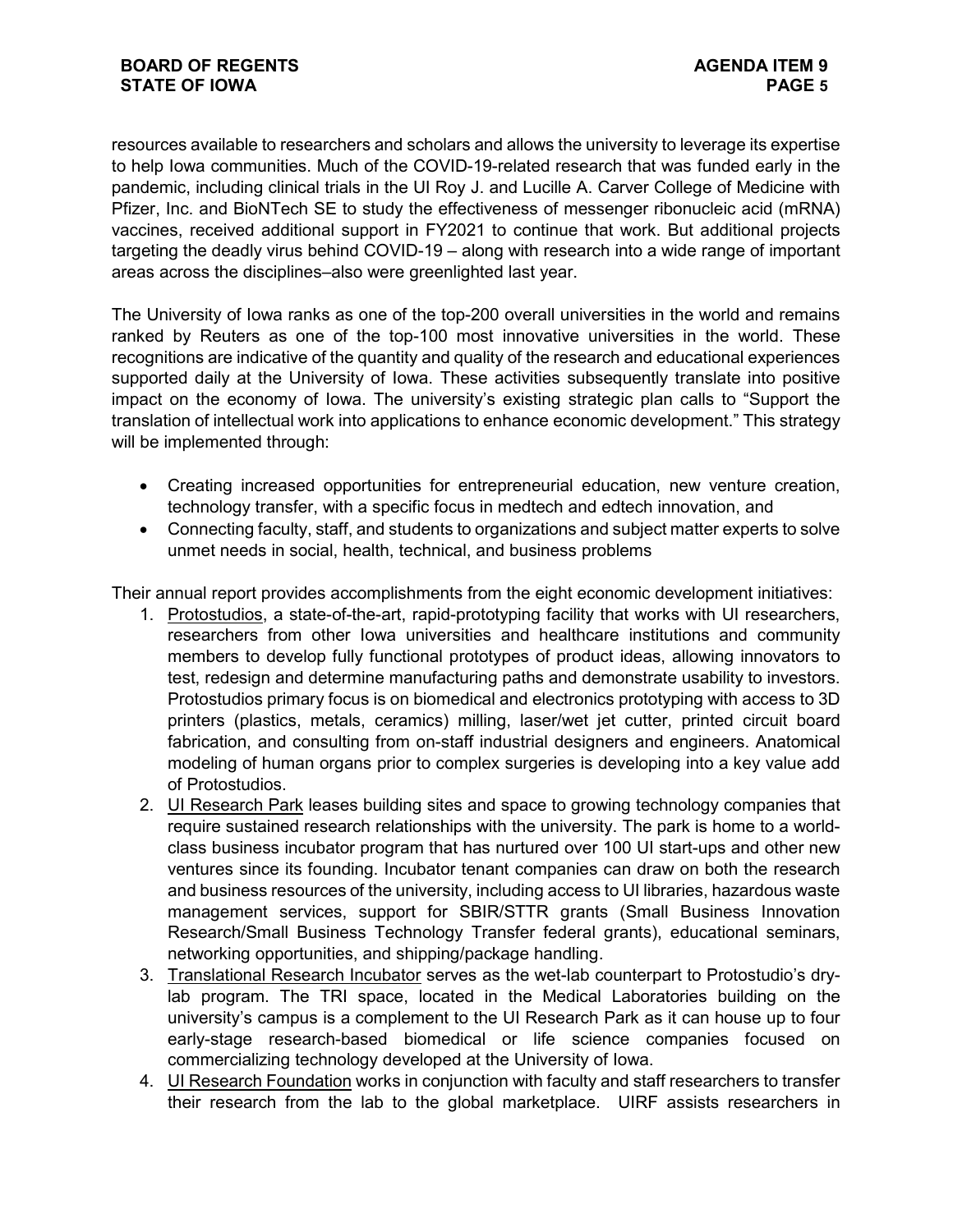securing intellectual property (IP) protection, marketing new technologies, and collaborating with and licensing to industry partners. UIRF also supports faculty start-ups, through streamlined agreements, connections to resources, patent prosecution management and strategy, and funding referrals.

- 5. UI Ventures assists university faculty and staff in creating new companies based upon their research. It facilitates connections between the faculty and outside mentors, services and investors and serves as a liaison between the company and university services. Working closely to support the UI Research Foundation, UI Ventures actively engages with outside investors and business experts to improve visibility of UI companies, and bring business expertise to campus. In addition, UI Ventures manages the TRI incubator and operates the MADE program to encourage faculty and staff innovation and entrepreneurship throughout campus.
- 6. MADE is a manufacturing and e-commerce initiative launched in FY 2018. Iowa MADE is a first of its kind program, in the nation, whose mission is to encourage and facilitate the UI community to bring innovative, need-based products to market with the goal of enhancing economic development at the university as an extension of research and scholarship.
- 7. John Pappajohn Entrepreneurial Center offers nationally recognized comprehensive entrepreneurial education programs to all Iowans. Iowa JPEC and its university partners play an important role in the development of Iowa-based technology and high-growth startup companies. Whether providing one-on-one consulting services and group training, working with start-up companies on technology transition, directing UI students on advanced field study projects, or providing training and seminars to business executives, Iowa JPEC seeks to support the next generation of entrepreneurs and business leaders.
- 8. UI Center for Advancement. The mission of the center is to advance the UI through engagement and philanthropy, and its Corporate and Foundation Relations group promotes economic development through connecting corporate partners with the UI's strengths. In addition, the UICFA is a key player in tapping UI's extensive alumni base to support entrepreneurship and technology commercialization through monetary resources and, equally important, advice and expertise.

**Iowa State University:** The ISU annual economic development and technology transfer report provides a description and activities for their programs and centers in FY 2021. ISU broke its record by securing \$559.1 million in external funding, including federal COVID aid, breaking the previous record of \$509.2 million set in fiscal year 2018. This is the third time in the past five fiscal years that Iowa State's external funding total has passed \$500 million. Fiscal year 2020's total of \$494.7 million nearly crossed that threshold.

Even through the challenges of a pandemic, ISU researchers stayed committed to relevance and purpose, whether it's unearthing answers to larger questions through fundamental research, or applied research that translates to new innovations that can be commercialized to grow the economy and benefit society. In addition to grants supporting research teams across campus, external funding also provides academic support, scholarships and more. The funding can include contracts, gifts and cooperative agreements from federal, state and local governments, as well as from corporations, nonprofits and other universities.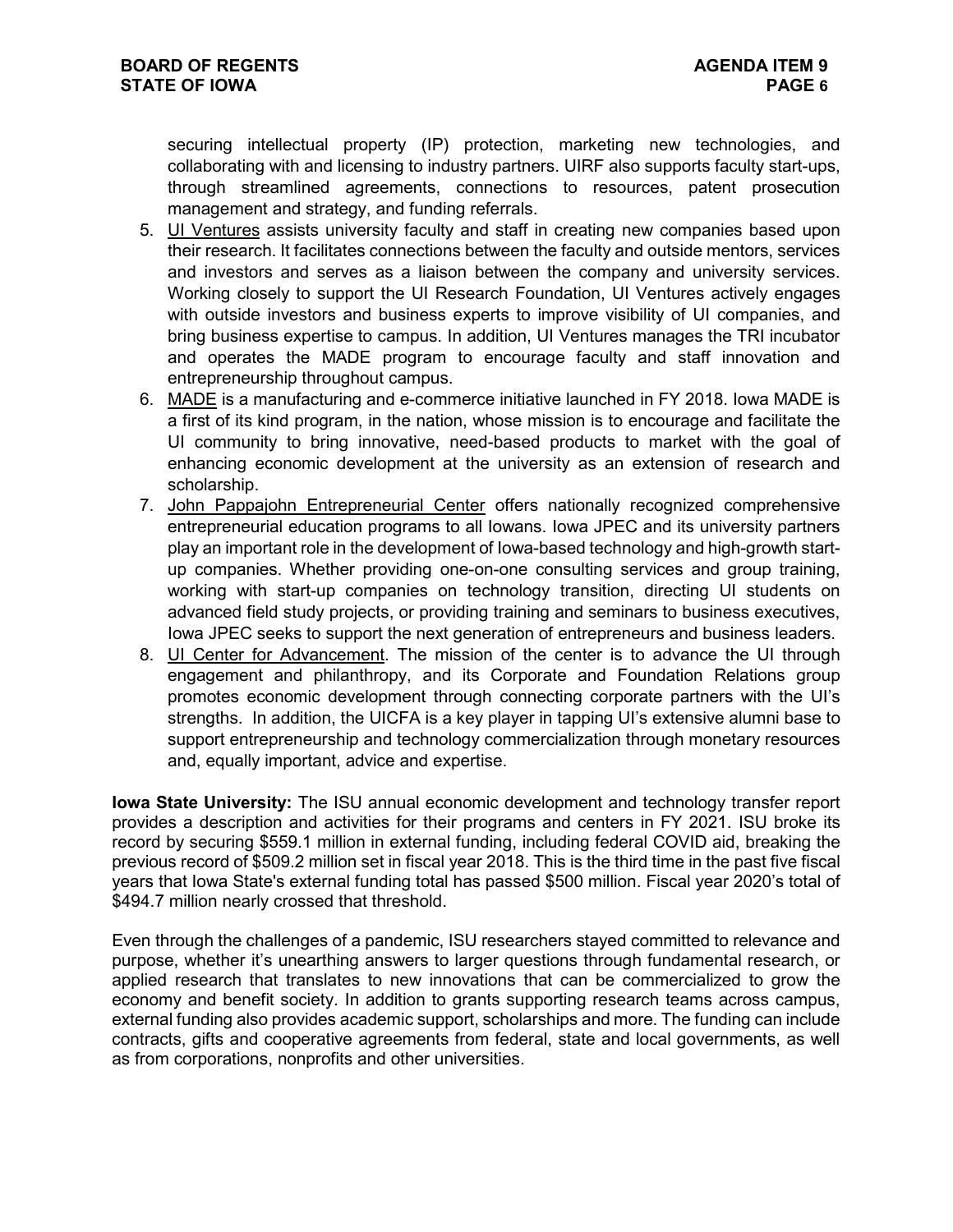ISU promotes economic growth in Iowa by providing business and technical assistance to existing companies, supporting the creation of new companies, helping attract new companies and entrepreneurs to Iowa, creating intellectual property and moving research ideas to the market, and contributing to workforce and entrepreneurial development.

As the land-grant institution in the very first state to adopt the Morrill Act, Iowa State University wholeheartedly supports the land-grant ideals of putting science, technology and human creativity to work. Economic development is a top priority for ISU, and the university is very proud of the impact it has on both the lives of its students and the state economy. Iowa State's economic development programs, services and initiatives contribute to the overall positive net impact the university creates on Iowa's business community and return on investment it generates for students, taxpayers and society. Through President Wendy Wintersteen's Innovation and Entrepreneurship Initiative, ISU is embedding innovation and entrepreneurship more deeply into their culture and curriculum. By doing so, ISU is cultivating the next generation of innovators and entrepreneurs while responding to the needs of communities and the state.

ISU pioneered the first statewide extension service in 1906. The extension experiment – universities actively transferring their research and expertise to every corner of every state – was immensely successful across America and remains so today. Each year, more than a million Iowans directly benefit from ISU Extension and Outreach programs. ISU Extension and Outreach, in collaboration with ISU colleges, impacts economic development in the state through all of its programs – Community and Economic Development, as well as Agriculture and Natural Resources, Human Sciences, and 4-H Youth Development.

The Office of Economic Development and Industry Relations (EDIR) serves as the gateway to the university's expertise, capabilities, resources and facilities that support and enhance economic development throughout the state. EDIR works very closely with other university units that contribute to the university's economic development efforts and impact, including the Office of the Vice President for Extension and Outreach, the Office of the Vice President for Research and the academic colleges.

Their annual report provides accomplishments from EDIR, which consists of the following key economic development units that provide integrated and comprehensive business, technical, entrepreneurial support and educational services to ISU's clients and partners:

- 1. The Center for Industrial Research and Service (CIRAS) works with business and industry across all 99 counties to enhance their performance through service offerings in five general areas: technology, growth, productivity, leadership, and workforce. CIRAS leads three federal business outreach programs and two state-based programs, with staff and partners located across campus and across the state.
- 2. The Small Business Development Center (SBDC), administered by ISU, consists of 15 regional centers serving all 99 counties in Iowa. SBDC assists individuals interested in starting new companies and provides business services and counsel to existing small companies across Iowa to solve management problems, to improve operations, to seek financing, and to pursue new opportunities. ISU also operates two of the regional centers.
- 3. Pappajohn Center for Entrepreneurship serves entrepreneurs on campus and in the community, provides entrepreneurial opportunities for students including a student accelerator, hosts statewide and local business plan and pitch competitions and participates in university-wide academic programs in entrepreneurship ranging from a cross-campus minor to a PhD program.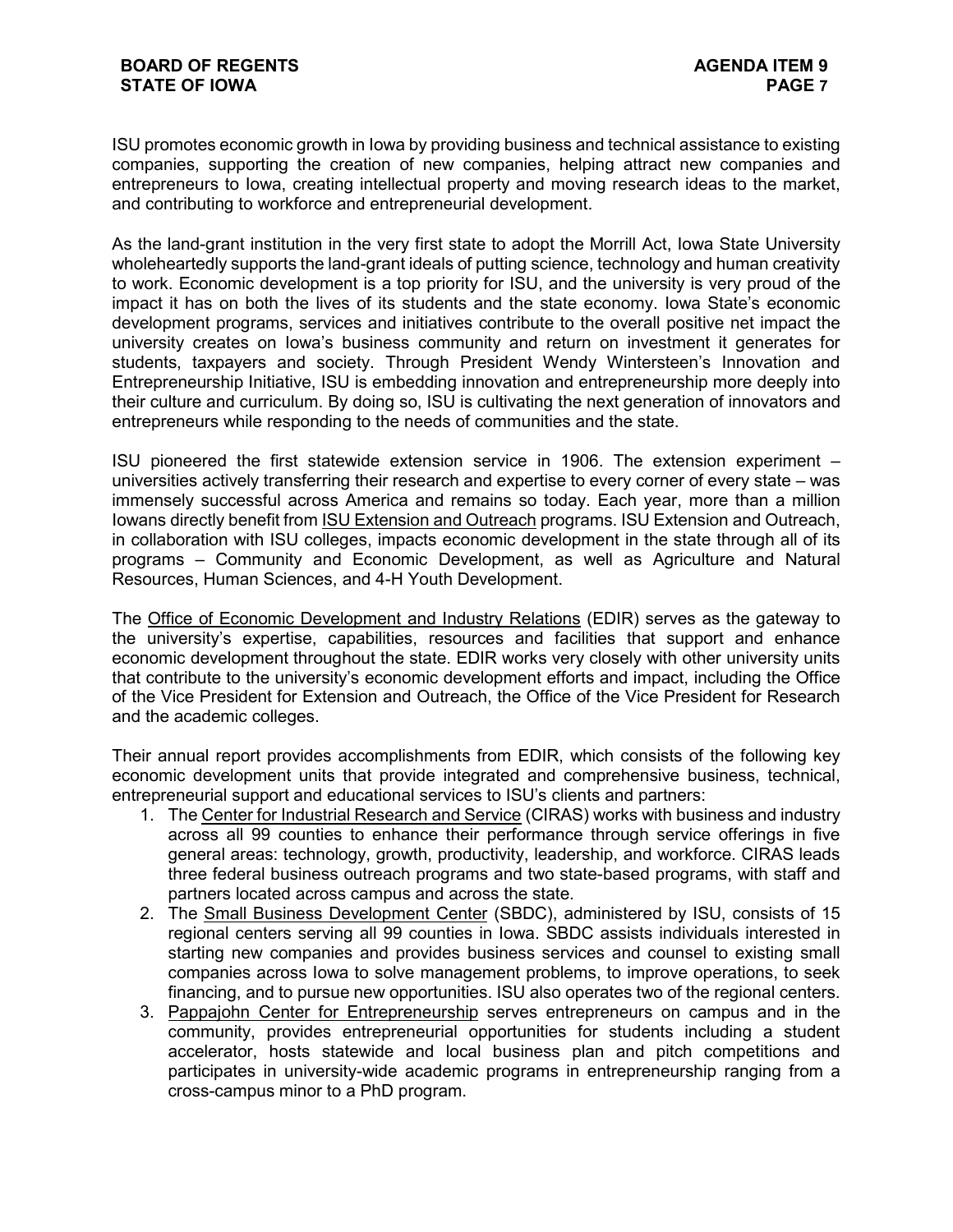- 4. ISU Research Foundation and Office of Intellectual Property and Technology Transfer protect, manage, market and license the intellectual property of ISU researchers. The licensed intellectual property rights, in ISU developed innovative technologies, provide rights which may improve the business's manufacturing costs, become a new product line, increase revenue streams or advance product market share. In addition, the ISU Research Foundation supports intellectual property work for the University of Northern Iowa. OIPTT negotiates and implements nondisclosure agreements, material transfer agreement and the industry and commodity agreements related to ISU's research collaborations with industry.
- 5. ISU Research Park provides a resource-rich environment where innovators flourish. It includes close proximity and easy access to ISU for tenant partners, which include startups and established companies that range from growing entrepreneurial ventures to global corporations. The Research Park offers high quality labs and office space, as well as numerous community events, services and amenities that support the efforts of scienceand technology-based organizations.

**University of Northern Iowa:** The UNI annual economic development and technology transfer report provides a description and activities for programs and centers in FY 2021.

UNI's economic development outreach programs are housed in the Business and Community Services (BCS) division and works toward supporting the UNI strategic goal of contributing to the economic vitality of the state. Since 2000, BCS has engaged the entire university community in its outreach efforts, including faculty, staff, students and alumni – all of whom play a critical role in enhancing economic development across Iowa.

In FY 2021, UNI provided economic development assistance throughout all of Iowa's 99 counties, for the  $21^{st}$  consecutive year. Every dollar received from the state to UNI's BCS leverages five dollars in private grants, fees or federal funding. Client interaction made a solid rebound from FY 2020 and the pandemic challenges with a nearly 10 percent increase in unique clients served.

Specific areas of service offered by BCS include: entrepreneurship, community and economic development, market research, environmental research, sustainability, advanced manufacturing, metal casting and additive manufacturing. Their annual report provides accomplishments from the 12 programs located within BCS:

- 1. Advance Iowa
- 2. Center for Business Growth & Innovation
- 3. Center for Energy and Environmental Education
- 4. Geoinformatics Training, Research, Education and Extension Center (GeoTREE)
- 5. Institute for Decision Making
- 6. Iowa Waste Reduction Center
- 7. John Pappajohn Entrepreneurial Center
- 8. Metal Castings Center and Center for Additive Manufacturing
- 9. Recycling and Reuse Technology Transfer Center
- 10. Small Business Development Center
- 11. Strategic Marketing Services
- 12. Tallgrass Prairie Center

Together, these programs: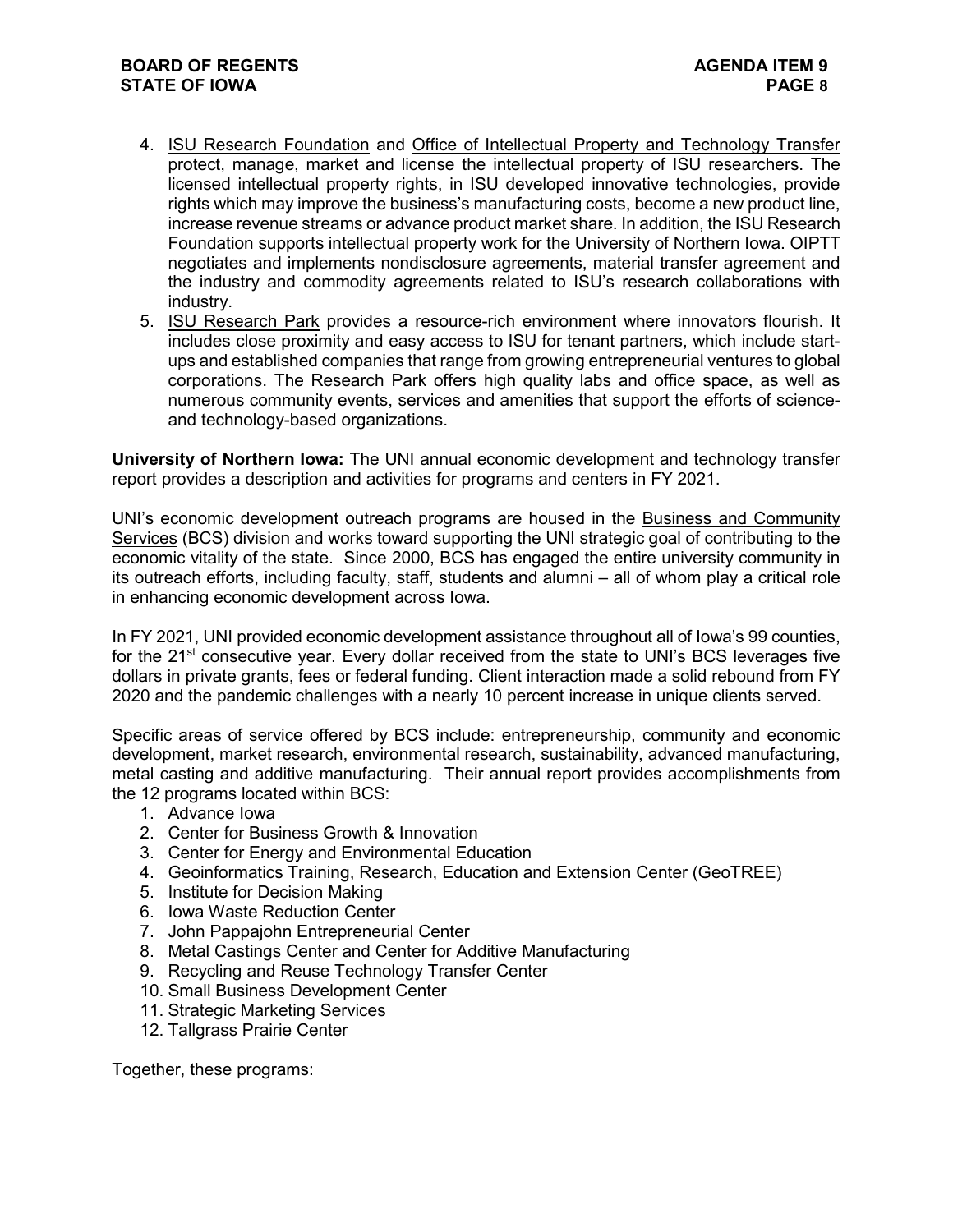- Provided service in all 99 counties to 3,505 unique business, community, and governmental entities and served an additional 73,538 unique visitors to MyEntre.Net/IASourceLink
- Reached more than 302,000 Iowans
- Engaged 124 faculty members and 240 students in the direct delivery of BCS client services, and another 2,525 students were reached by BCS programs